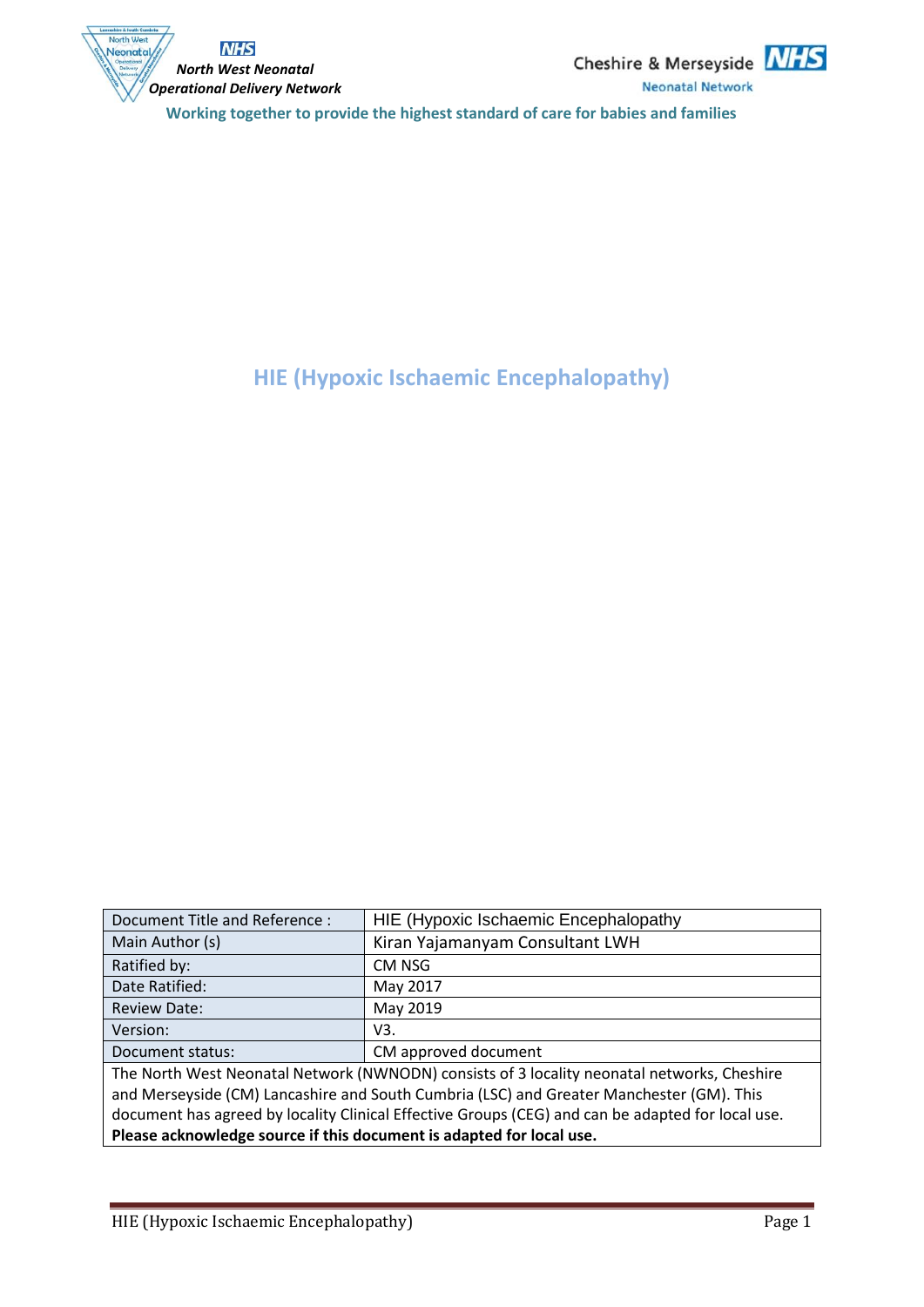

*North West Neonatal Operational Delivery Network*

**NHS** 

North West

Neonata

#### **HYPOXIC ISCHAEMIC ENCEPHALOPATHY (HIE)**

A hypoxic-ischaemic insult occurring in the perinatal period may result in an encephalopathic state characterised by the need for resuscitation at birth, neurological depression, seizures and electroencephalographic abnormalities. There is a risk of death or neurodevelopmental abnormalities with moderate/severe encephalopathy.

| Indications for commencing total body hypothermia (cooling treatment) (adapted from (1, 9)):                                                                                                    |  |  |  |
|-------------------------------------------------------------------------------------------------------------------------------------------------------------------------------------------------|--|--|--|
| 1. ≥ 34+0 weeks gestational age                                                                                                                                                                 |  |  |  |
| 2. Evidence of intrapartum hypoxic ischaemia (list A)                                                                                                                                           |  |  |  |
| a. Apgar $\leq$ 5 at 10 minutes                                                                                                                                                                 |  |  |  |
| or                                                                                                                                                                                              |  |  |  |
| b. Need for resuscitation at 10 minutes after birth including face mask ventilation                                                                                                             |  |  |  |
| or                                                                                                                                                                                              |  |  |  |
| c. Acidosis within 60 minutes of birth (defined as any occurrence of blood pH <7.00)<br>or base deficit $\geq 16$ mmol/L in any cord blood sample or blood sample within 60<br>minutes of birth |  |  |  |
| 3. Evidence of encephalopathy (list B)                                                                                                                                                          |  |  |  |
| a. Altered state of consciousness (reduced or no response to stimulation, need for<br>respiratory support because of diminished respiratory drive)                                              |  |  |  |
| or                                                                                                                                                                                              |  |  |  |
| Abnormal tone (focal or general hypotonia, or flaccid)<br>b.                                                                                                                                    |  |  |  |
| or                                                                                                                                                                                              |  |  |  |
| Abnormal primitive reflexes (weak or absent suck or Moro response)<br>$C_{\cdot}$                                                                                                               |  |  |  |
| or                                                                                                                                                                                              |  |  |  |
| d. seizures                                                                                                                                                                                     |  |  |  |
| or                                                                                                                                                                                              |  |  |  |
| e. An abnormal aEEG/CFM recording for a continuous period of at least 30min                                                                                                                     |  |  |  |
| <b>Note:</b> If criteria A and B are met, active cooling with the Tecotherm Neo apparatus should be started                                                                                     |  |  |  |

as soon as possible. Passive cooling should be done if active cooling is not immediately available

**CFM:** Cerebral Function Monitor (CFM) is not an essential criterion for cooling to be commenced. It is a useful bedside tool to augment neurological monitoring and should be commenced as soon as possible once the cooling apparatus is in place. Refer to local guidelines about commencing and interpretation of CFM. (see appendix 2)

**In all infants receiving total body hypothermia the CFM trace and clinical neurological status (the grading system below can be used for clinical assessment) should be documented in the case record daily.**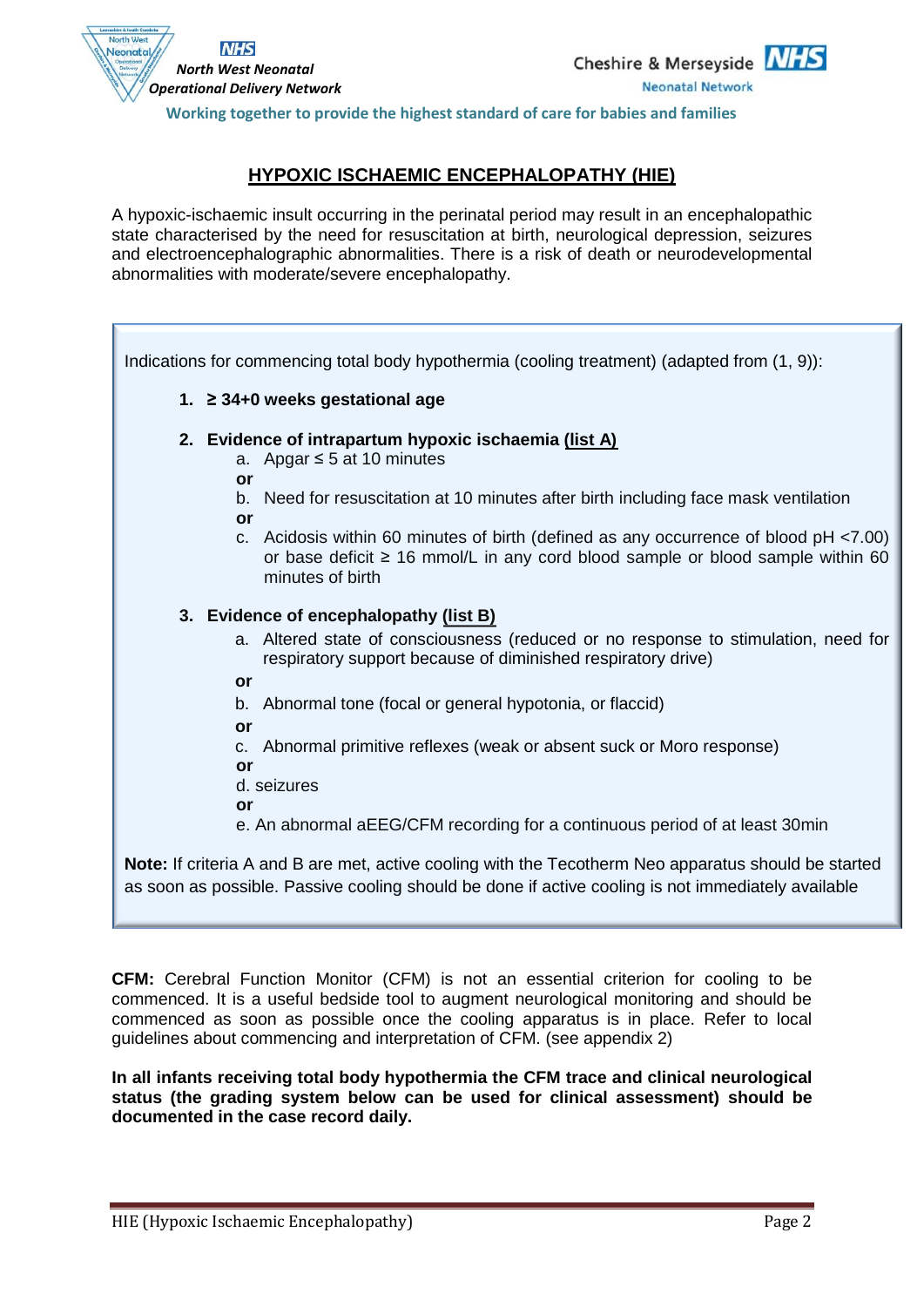

Following points are useful while making a diagnosis of HIE

- History of a sentinel event such as abruption or uterine rupture
- History of fetal /intrapartum distress or acidosis
- Low Apgar scores and/or delayed onset of respiration, resuscitation required
- Symptoms or signs of encephalopathy. A characteristic feature of many cases of HIE is an *evolving* encephalopathy – babies get worse and then get better
- Signs of multi-organ involvement usually occurs in association with a moderate to severe encephalopathy
- Exclusion of other likely causes of encephalopathy

HIE - Grading of severity (adapted from Sarnat and Sarnat)

| Grade 1 (mild)         | Grade 2 (moderate)         | Grade 3 (severe)                                  |
|------------------------|----------------------------|---------------------------------------------------|
| Irritable, hyper alert | Lethargic                  | Comatose                                          |
| Mild hypotonia         | Marked abnormality of tone | Severe hypotonia                                  |
| Poor sucking           | Tube feeding required      | maintain<br>self-<br>Failure to<br>ventilation    |
| No seizures            | <b>Seizures</b>            | intractable<br>Prolonged<br><b>or</b><br>seizures |

# **Cooling Therapy**

In infants with moderate and severe HIE, induced hypothermia (cooling) to a rectal temperature of 33-34 C improves survival and neurological outcomes to 18 months of age (combined outcome of survival without disability at 18 months RR (1.53 (1.22 – 1.93), number needed to treat 8)) (2). In the UK, infants who receive hypothermia treatment follow the total body hypothermia (TOBY) guidelines as set out in the TOBY handbook [\(https://www.npeu.ox.ac.uk/toby/protocol\)](https://www.npeu.ox.ac.uk/toby/protocol).

#### **When to cool**

Cooling should be started as soon as possible after resuscitation is completed. Current evidence suggests that cooling is unlikely to be beneficial if started more than six to eight hours after birth.

**Infant's ≥34+0 weeks who require resuscitation at birth and show early signs of encephalopathy (need for ventilation, abnormal tone) should initially receive passive cooling (see appendix 1) until they can be assessed for criteria in List A and List B. (3)**

**Infants who are ≥34+0 weeks gestation and fulfil criteria in list A (as above) but do not initially demonstrate any features of encephalopathy should be admitted to the neonatal unit for a period of observation (minimum 12 hours).**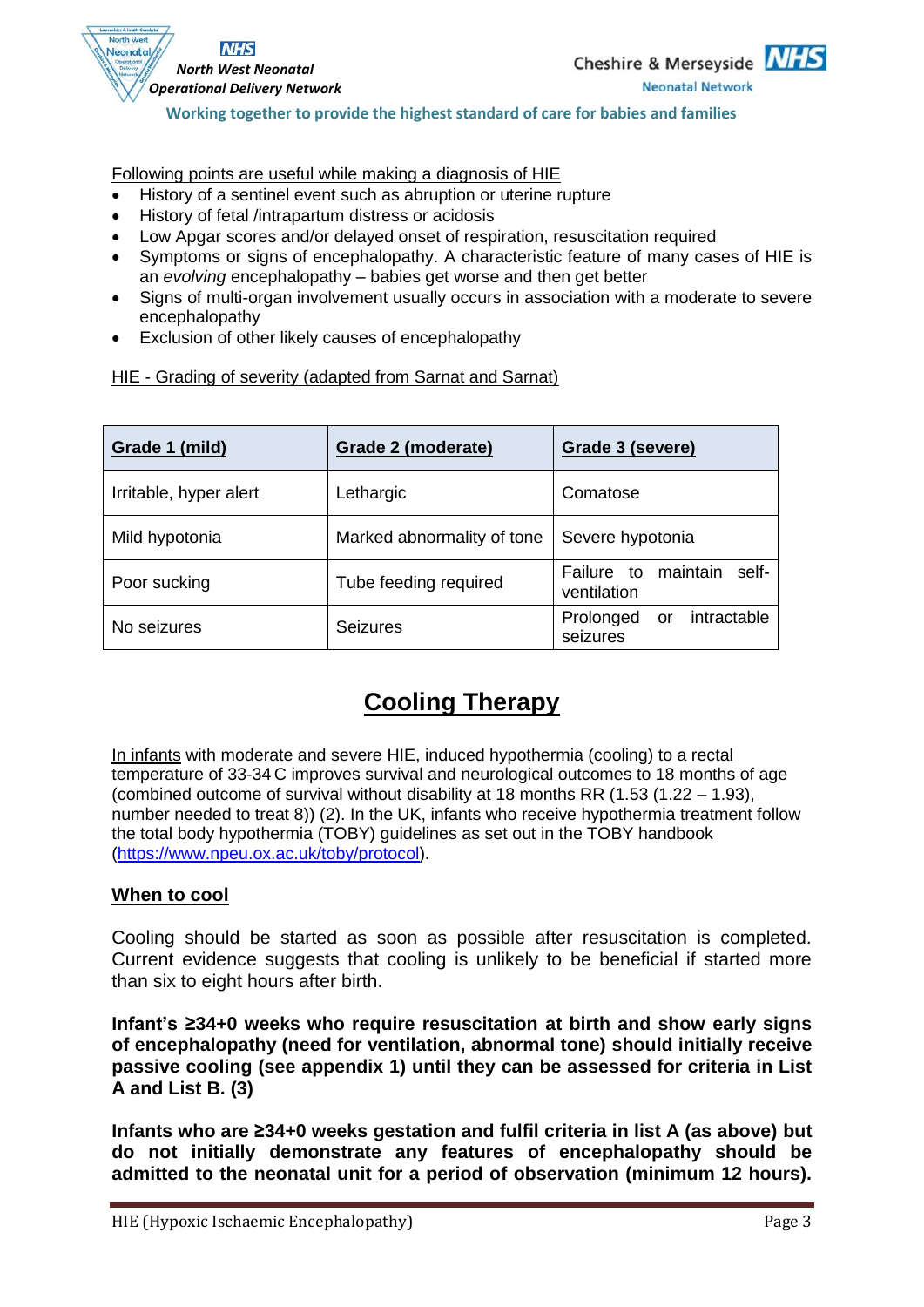

**They do not need passive cooling but should have a neurological examination documented at admission and again at 4-6 hours of life. All these cases should be discussed with the consultant on admission. The decision to commence or not commence active cooling in an infant (≥34+0 weeks) who meets at least one of the criteria in List A should always be made only after discussion with the on-call consultant and the decision and reason to cool or not to cool MUST be clearly documented in the records.**

Cooling should also be considered in the following circumstances. Currently as there is no strong evidence that cooling is beneficial in these circumstances, all these cases should be discussed with a consultant before active cooling is commenced.

- 1. Babies **≥**34+0 weeks gestation who needed resuscitation for 'post-natal collapse' in the first 72 hours of life
- 2. Babies **≥**34+0 weeks gestation who fulfil criteria in List A **and** demonstrate evidence of encephalopathy (list B) between 6-12 hours after birth

#### **When is cooling not appropriate?**

Initiating and/or continuing Cooling treatment **may not be** appropriate in certain circumstances. The final decision in these cases (below) should be made by a consultant on a case by case basis.

- Confirmed major congenital or chromosomal abnormalities or syndromes with long term poor prognosis. Infants with suspected Trisomy 21 should not be excluded from hypothermia treatment.
- Any conditions requiring immediate surgery.
- Moribund infants with severe HIE not responding to resuscitation or intensive care.

#### **How to Cool?**

Refer to local cooling guidelines

#### **Supportive Management**

**Respiratory Support:** Ventilate if poor respiratory effort, frequent apnoea, pCO2 >60mmHg or 8kPa or signs of pulmonary hypertension. If transferring a baby for cooling therapy intubation to secure the airway during transfer may be necessary.

The aim during ventilation is to maintain a normal pH, pO2 (60 – 90mmHg or 8-12 kPa) and pCO2 (35 - 50 mmHg or 5-6.6 kPa). Avoid hyperventilation and alkalosis. Infants can be extubated whilst being cooled if their respiratory drive is sufficient.

**Cardiovascular Support:** Most cooled infants will have a resting heart rate of approximately 100 bpm. Intra-arterial access is required to continually monitor systemic blood pressure. Hypotension is usually secondary to myocardial compromise from hypoxic-ischaemic damage rather than hypovolaemia. For management of hypotension please refer to hypotension guidelines.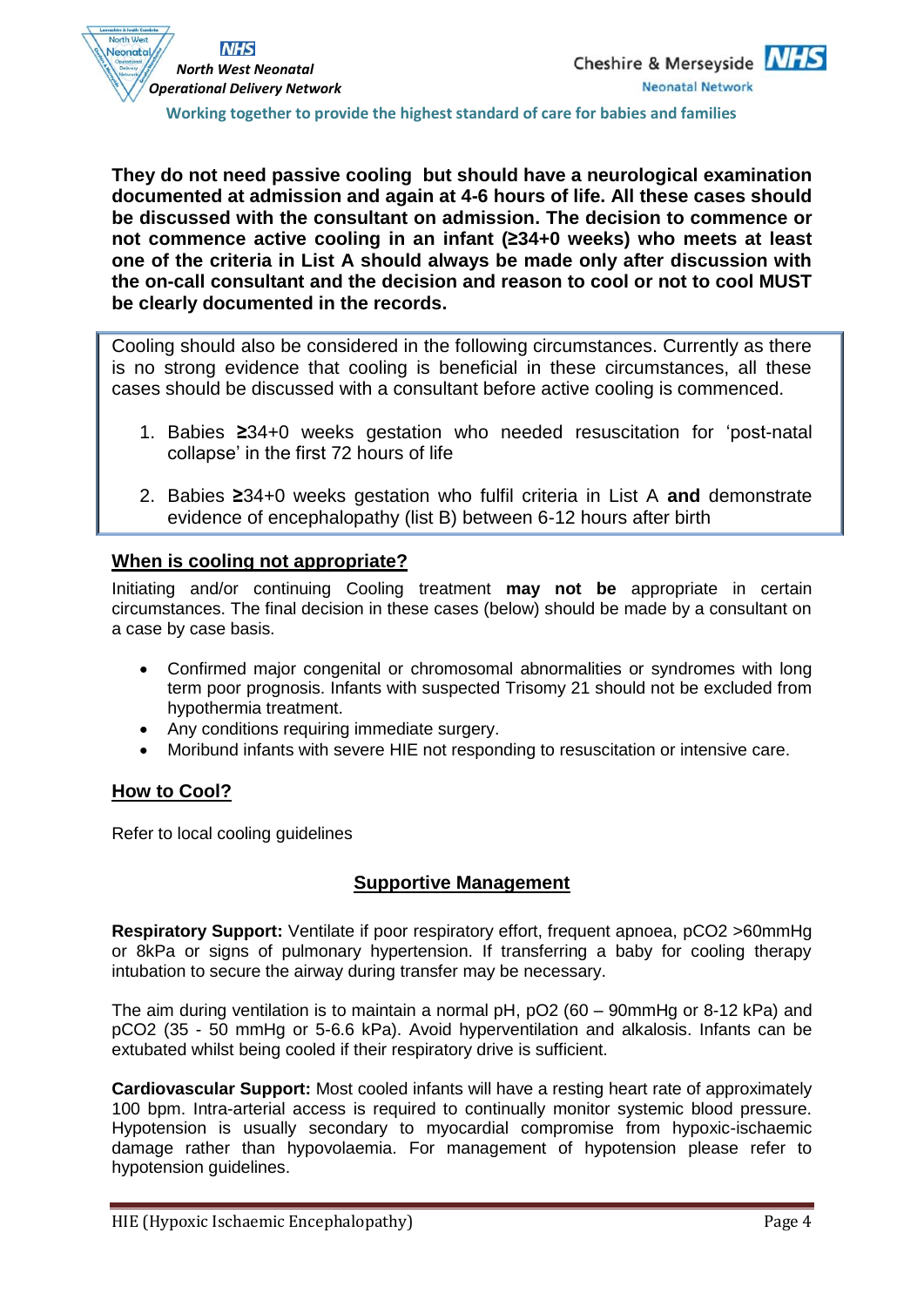

**Seizure management:** Seizure management is described in the guideline "Neonatal Seizures". Seizures evident on CFM monitoring *without* clinical seizure activity may need treatment as there is some evidence that continuous electrographic seizures (for >15min per hour) is associated with worse outcomes on neuro-imaging.(8) These cases should be discussed with the consultant prior to commencing anti-seizure medication . Cooling may affect the metabolism of several drugs, including anticonvulsants and sedatives, and toxic drug levels may occur even with normal doses. (4)

**Analgesia/Sedation:** Cooling therapy is potentially distressing. Stress may have adverse effects in asphyxiated infants and may influence the therapeutic effect of hypothermia. (4) All ventilated infants receiving cooling treatment should be commenced on morphine Nonventilated infants who appear distressed will also require sedative therapy with either morphine or chloral hydrate. Respiratory function must be monitored in these babies.

**Fluid Therapy:** Infants should initially be commenced on 60ml/kg/day with this being reviewed daily on the consultant ward round. Fluid balance must be assessed on at least a 12 hourly basis and adjusted according to blood glucose measurement, serum sodium levels, daily weights and urine output. Regular blood glucose monitoring (at least 4 hourly in the first 24 hours) should be performed.

**Anti cerebral oedema therapy:** Infants should **not** be treated with steroids (other than for treatment of hypotension), or mannitol.(4)

**Nutrition:** Asphyxiated infants are at increased risk of NEC, aspiration secondary to pharyngeal incoordination and transient milk intolerance due to reduced small intestinal motility. Minimal enteral feeds or comfort feeds using breast milk via naso/orogastric tube may be commenced in infants receiving cooling therapy. Enteral feeding can be cautiously introduced once the initial biochemical and metabolic disturbance are corrected, bowel sounds are present and the gastric aspirates are minimal (4) **The decision to commence enteral feeding is made by the consultant.**

**Infection** A full septic screen including LP should be considered and antibiotics commenced as meningitis may have similar presenting features and infection can be the underlying aetiological factor for HIE. Whilst there is little published evidence, CRP can be elevated in HIE without infection and must be interpreted with caution. (5)

**Intravascular access:** A UAC and double lumen UVC should be inserted in all infants who undergo cooling therapy. Once cooled it becomes difficult to insert peripheral lines and capillary blood gas analysis becomes unreliable. Intra-arterial access is required to monitor systemic blood pressure.

**Coagulopathy:** Disseminated intravascular coagulation can occur in HIE and therefore clotting studies must be performed on day one in all babies. If normal no further samples will be required. If abnormal treat and repeat until normalised.

#### **Parent Communication**

This is one of the most important aspects of management. It is often difficult to give the parents an accurate prognosis early on, and this should be made clear to them.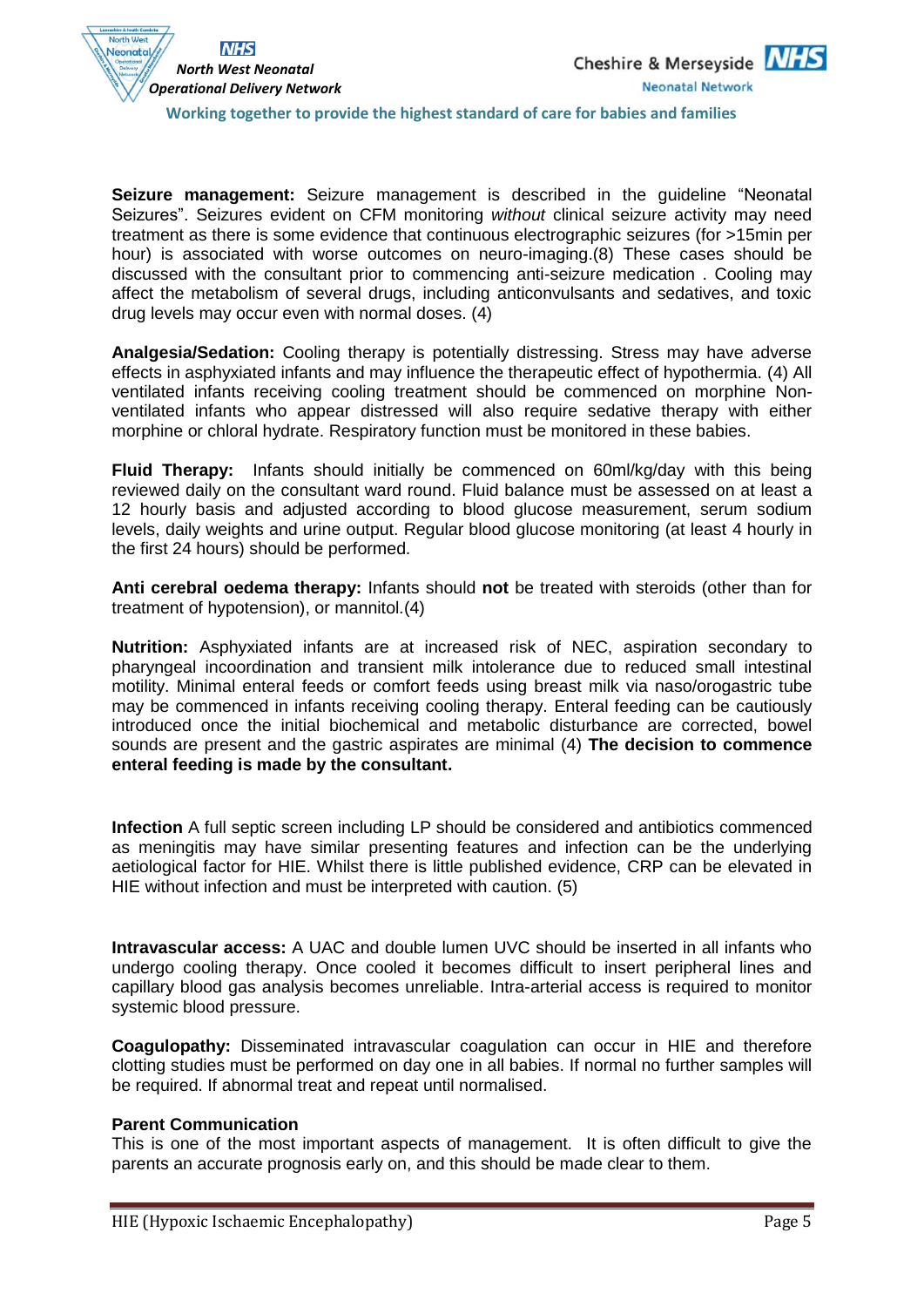

#### **Do not give opinions on the obstetric or midwifery management, but refer the parents to their obstetrician or midwife.**

Parents should be counselled within the first 24 hours after admission by the consultant. A clear summary of the discussion should be documented in the health care record. BLISS parent information leaflet on HIE should be offered to all parents.

#### **Neuroimaging**

**CrUSS**: A cranial ultrasound scan should be performed on all infants with HIE within the first 24hours after admission.

**MRI:** 

MRI scans can provide information regarding the diagnosis, timing and nature of the insult and prognosis. The timing of MRI scanning is important as abnormal features may not be evident if performed too early (before day 5) or too late (after day 21).[6] Interpretation of the MRI may take up to 2 days and the parents should be informed of this prior to the scan. Once the results of the MRI scan are available they should be discussed with the parents by a consultant.

Babies who are transferred from an LNU to a NICU for therapeutic hypothermia can be transferred back to the respective LNU 24 hours after rewarming. MRI brain scans can be performed at the local LNU if facilities are available and back transfers should not be delayed solely for performing MRI scans at Alderhey or Arrowe Park hospitals.

For babies at Liverpool Women's Hospital:

Once the infant is rewarmed to normal temperature, an MRI scan should be performed as soon as the infant is stable for transfer to Alder Hey children's hospital. We aim to perform the MRI between day 5 and day 14.

To request an MRI scan, discuss the case with the radiologist and fax a letter to the radiology department at Alder Hey Children's hospital. Please arrange transfer by contacting CMNNTS.

For babies at Arrowe Park Hospital:

Once the infant is rewarmed to normal temperature, an MRI brain scan should be performed by our Radiology Department between day 5 and day 10. The scan should be requested on our Millenium Cerner system,

#### **Follow up**

All infants who receive cooling treatment will receive a 6-8 week clinic appointment at the responsible neonatal unit. Babies will continue to be reviewed until at least 2 years. The referral letter for babies being followed up at local neonatal units will include the following statement

"This baby has been subject to Total Body Cooling therapy. Infants should be followed up regularly with a neurological examination and psychomotor assessment to be carried out at approximately 2 years of age. We would appreciate being copied into any correspondence regarding this infant."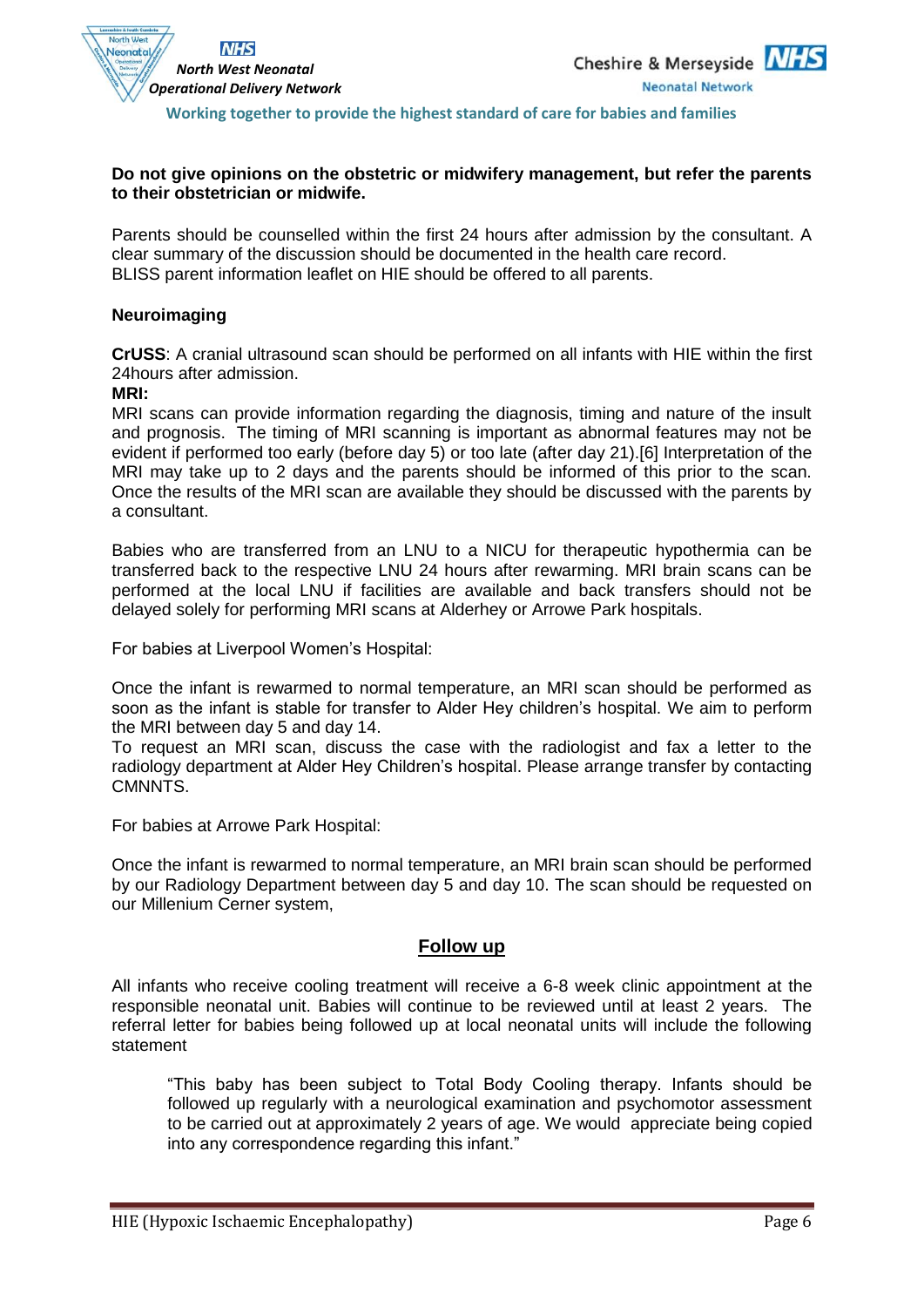

### **References**

- 1. UK TOBY Cooling Register Clinician's Handbook**.** Version 4, May 2010
- 2. Neurological outcomes at 18 months of age after moderate hypothermia for perinatal hypoxic ischaemic encephalopathy: synthesis and meta-analysis of trial data. Azzopardi D et al. BMJ. 2010 Feb 9;340:c363
- 3. UK Toby Cooling Register Clinician's handbook. Ver 4 May 2010. <https://www.npeu.ox.ac.uk/toby/protocol>
- 4. TOBY study protocol.<https://www.npeu.ox.ac.uk/toby/protocol>
- 5. Whole body hypothermia and oxidative stress in babies with hypoxic-ischemic brain injury. [Perrone S,](http://www.ncbi.nlm.nih.gov/pubmed?term=%22Perrone%20S%22%5BAuthor%5D) et al. [Pediatr Neurol.](javascript:AL_get(this,%20) 2010 Oct;43(4):236-40.
- 6. Martinez-Biarge M, et al, Outcomes after central grey matter injury in term perinatal hypoxic-ischaemic encephalopathy, Early Hum Dev (2010). doi:10.1016/j.earlhumdev.2010.08.013
- 7. Moderate Hypothermia to Treat Perinatal Asphyxial Encephalopathy; Azzopardi D et al. N Engl J Med, 2009; 361:1349-1358.
- 8. Shah DK, Wusthoff CJ, Clarke P, et al.Arch Dis Child Fetal Neonatal Ed 2014;99:F219–F224.
- 9. Smit E, Liu X, Jary S, Cowan F, Thoresen M. Cooling neonates who do not fulfil the standard cooling criteria–short‐and long‐term outcomes. Acta paediatrica. 2015 Feb 1;104(2):138-45.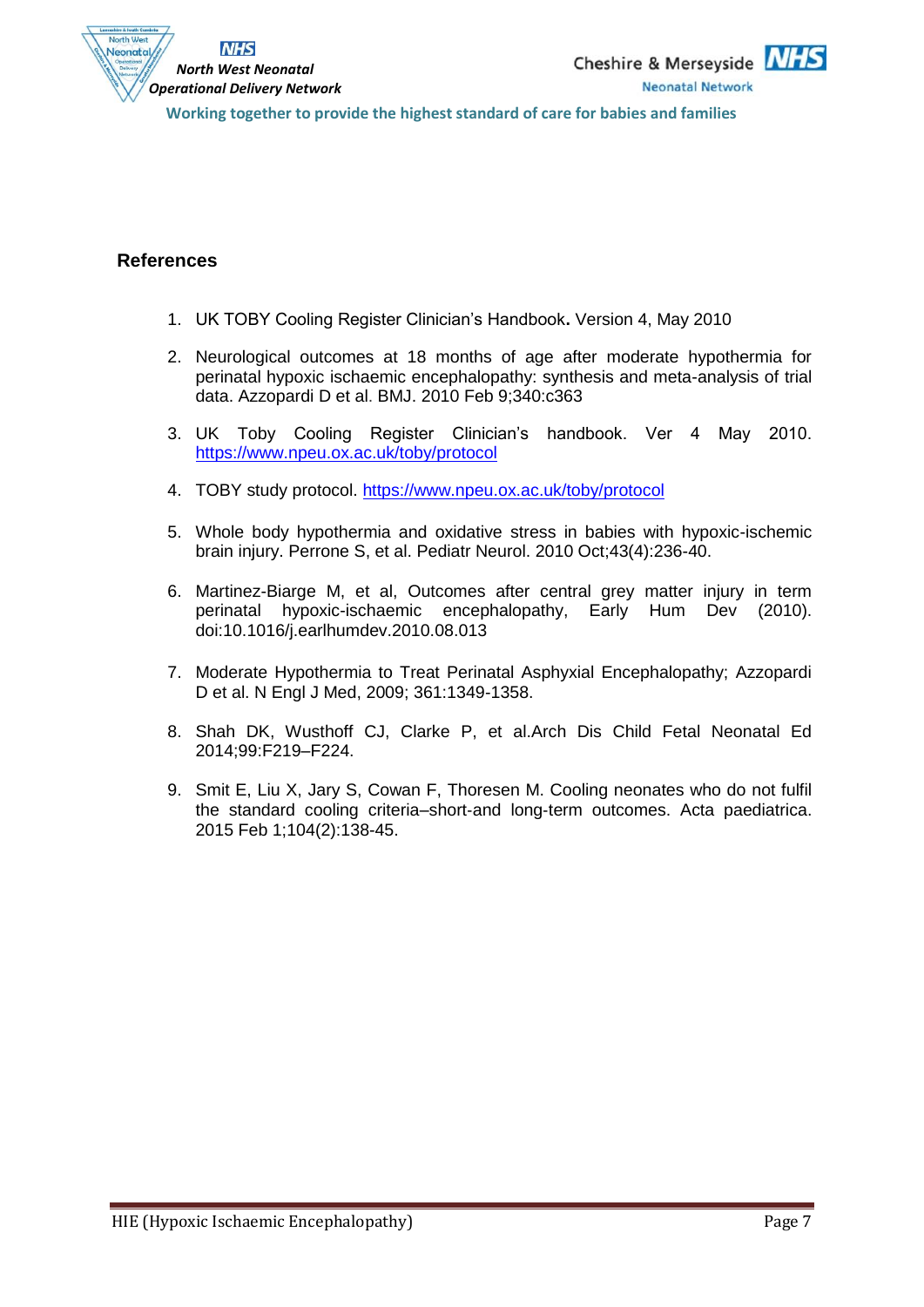

### **Appendix 1 - Passive cooling guide adapted from TOBY handbook**

Any baby receiving passive cooling should have rectal temperature monitoring.

### **Target rectal temperature is 33<sup>0</sup>C to 34<sup>0</sup>C**



- Continue monitoring rectal / axillary temperature every 15 minutes and document clearly.
- Contact local cooling centre as needed for advice.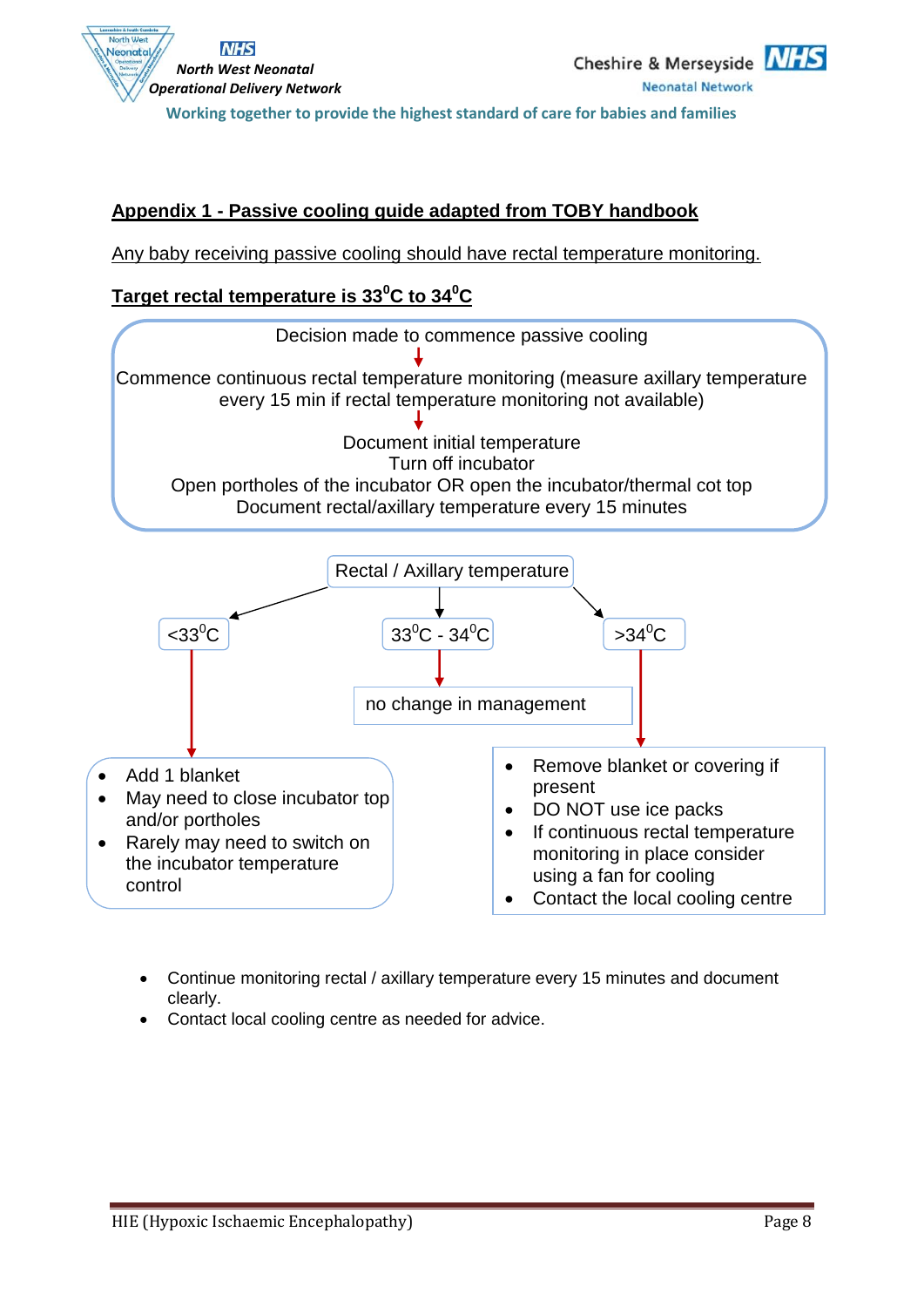

## **Appendix 2 - CFM / aEEG guide**

1. Normal trace - upper margin is >10 microvolts and lower margin of trace is >5 microvolts



2. Moderately abnormal trace - upper margin is >10 microvolts and lower margin of trace is <5 microvolts